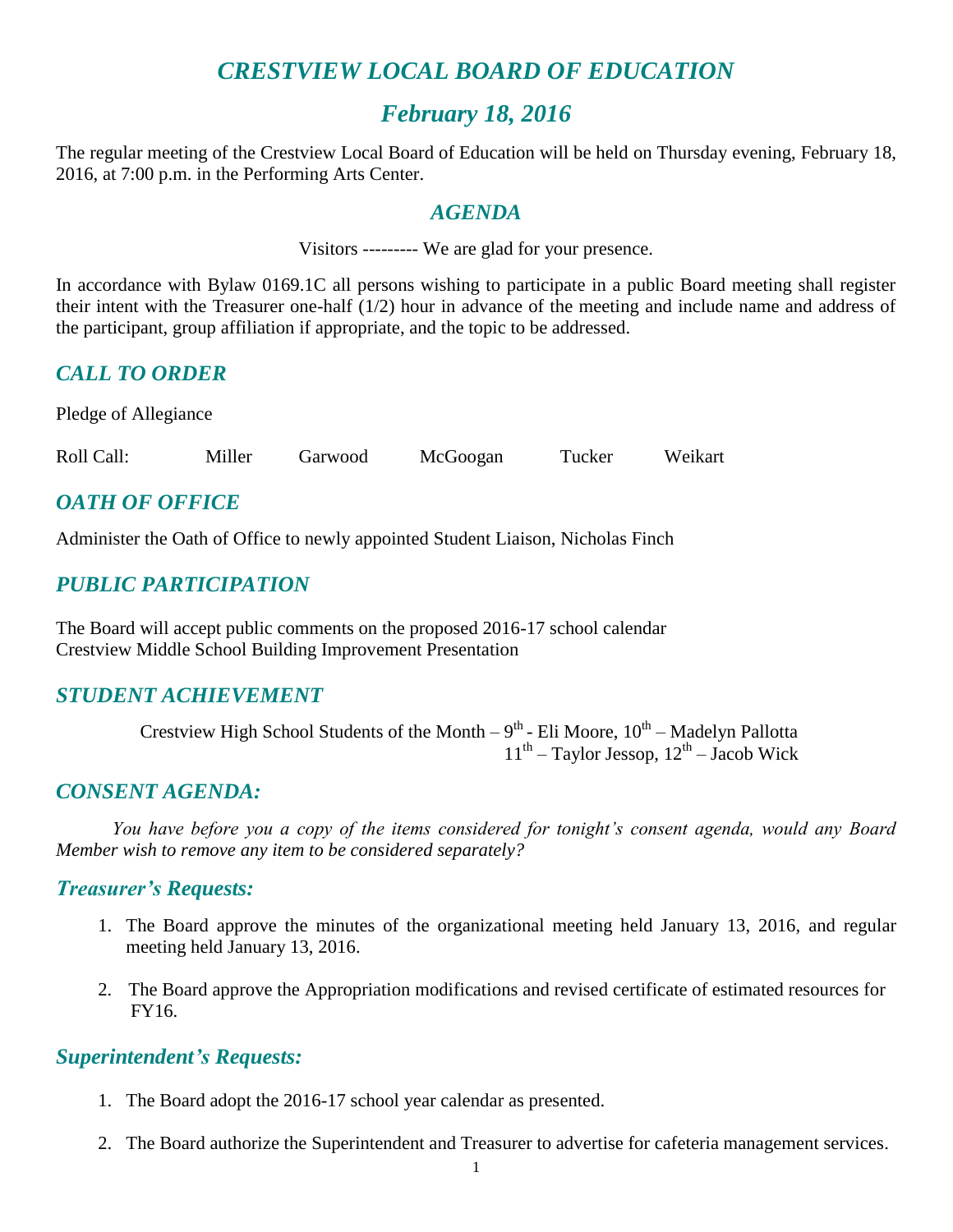- 3. The Board adopt the 2016-17 Crestview High School Curriculum Guide as presented by Lynda Dickson, High School Principal.
- 4. The Board approve payment of AP (Advanced Placement) Exams for students through the general fund.
- 5. The Board grant unpaid leave to Tamela Peddicord, bus driver, for the remainder of the 2015-16 school year.
- 6. The Board grant maternity leave as requested by Sheena Montgomery, Crestview High School Teacher, beginning on May 23, 2016 through September 28, 2016.
- 7. The Board grant a one (1) year limited administrative contract and fringe benefit package as per established guidelines to Marian Dangerfield as Crestview Elementary School Principal beginning July 1, 2016 through June 30, 2017; 215 work days per year at her current salary; as recommended by John A. Dilling, Superintendent, all required reports are on file.
- 8. The Board grant a one (1) year limited administrative contract and fringe benefit package as per established guidelines to Karen Sapp as Crestview Middle School Assistant Principal/Athletic Director beginning July 1, 2016 through June 30, 2017; 215 work days per year at her current salary; as recommended by John A. Dilling, Superintendent, all required reports are on file.
- 9. The Board approve the following nonteaching personnel on a one (1) year limited contract basis for the 2016-2017 school year, according to the salary schedule; as recommended by John A. Dilling, Superintendent, all required reports on file:

Margie Gaskill – Cafeteria Cook

10. The Board approve the following licensed personnel to be granted a one (1) year limited contract basis for the 2016-17 school year according to the established wage rate; as recommended by John A. Dilling, Superintendent, all required reports are on file:

> Thomas Billet – CHS Teacher Lori Yuhaniak – CES Teacher

11. The Board approve the stipend payment to the following certificated personnel for the 2015-16 school year as per salary schedule for the assignments designated; all required reports are on file:

> Lisa Campbell - Cooperating Teacher Supervision of student teachers Kimberly Gilbert - Cooperating Teacher Supervision of student teachers Jayla Leetch - Cooperating Teacher Supervision of student teachers

12. The Board approve the following as a non-paid volunteer for the 2015-16 school year; all required report are on file:

Jennifer Tucker – Volunteer Softball Coach

13. The Board approve the pupil activity contract to the following nonteaching personnel for the 2015-16 school year as per salary schedule for the assignments designated pursuant to O.R.C. 3313.53; all required reports are on file:

> Gregory Eskra – CHS Junior Varsity Softball Coach Caitlin Worley – CHS Winter Guard Advisor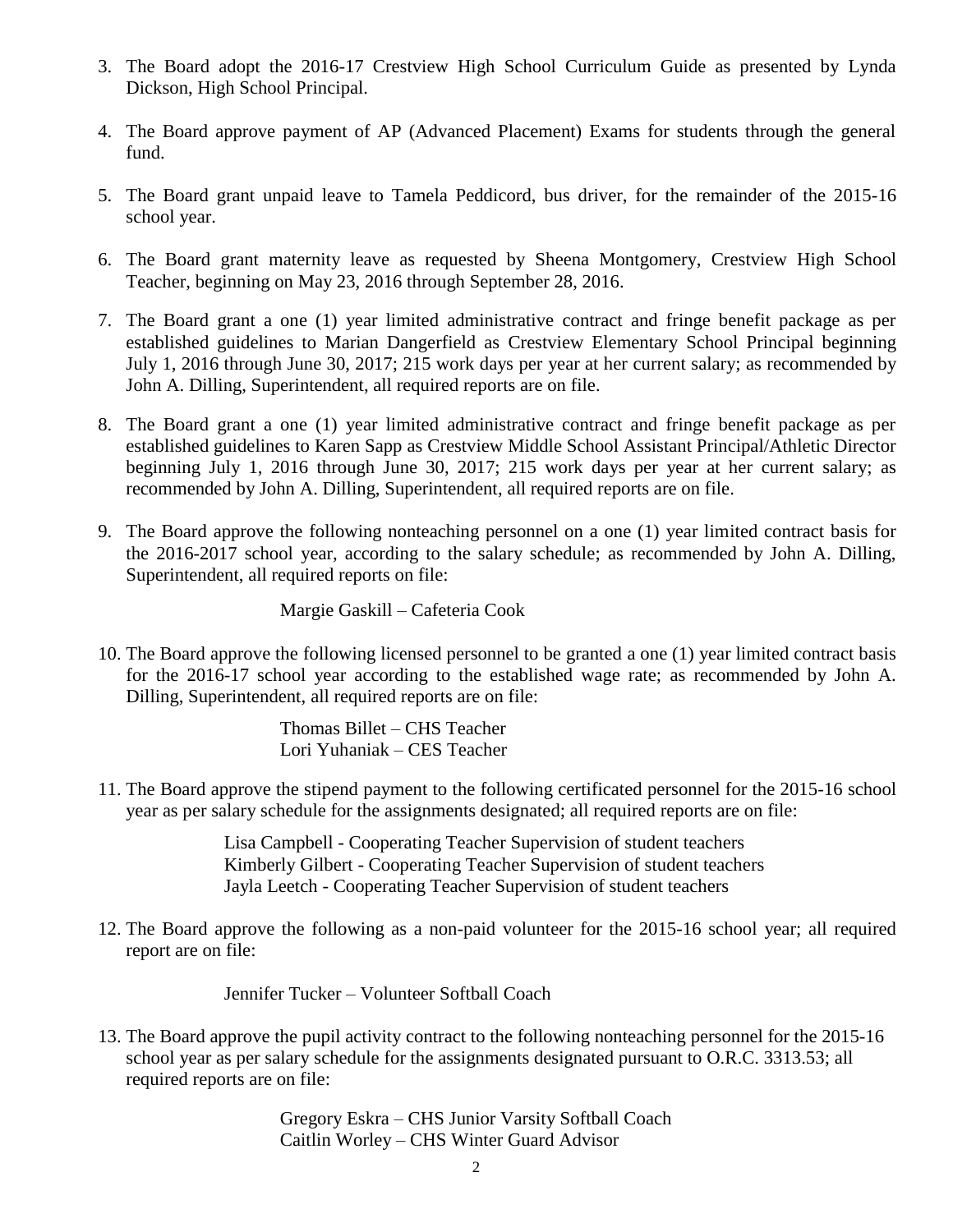14. The Board authorize the athletic director to develop a schedule for varsity cross country for the 2016-2017 school year.

#### **END of CONSENT AGENDA**

Recommend the Board approve the consent agenda as presented:

Moved by  $\_\_\_\_\$ , second by  $\_\_\_\_$  to approve consent agenda. Vote yes:  $\_\_\_\_\_\_\_\_\_\_\_\_\_$ Vote no: \_\_\_\_\_, \_\_\_\_\_, \_\_\_\_, \_\_\_\_, Absent: \_\_\_\_\_, \_\_\_\_\_. Motion carried \_\_\_\_\_. Failed \_\_\_\_\_.

#### *Treasurer's Requests/Recommendations not included in Consent Agenda:*

1. Recommend: The Board approve financial reports and investments as prepared and presented.

Moved by \_\_\_\_\_, second by \_\_\_\_\_. Vote yes:  $\frac{1}{\sqrt{2}}$ , \_\_\_\_, \_\_\_\_, \_\_\_\_, \_\_\_\_. Vote no: \_\_\_, \_\_\_\_, \_\_\_\_\_, \_\_\_\_\_\_, Absent: \_\_\_\_\_, \_\_\_\_\_. Motion carried \_\_\_\_\_. Failed \_\_\_\_\_.

2. Recommend: The Board accept amounts and rates as determined by the budget commission and authorizing the necessary tax levies and certifying them to the county auditor.

| Moved by | second by | Vote yes: |                |        | $\sqrt{\text{ote}}$ no: |  |
|----------|-----------|-----------|----------------|--------|-------------------------|--|
|          | hsent     |           | Motion carried | Failed |                         |  |

- 3. Recommend: The Board accept donations from:
	- a. Victory Christian Center \$800.00 to CMS PSS / Rebel Backpack Program b. Ohiopyle Prints \$ 26.81 to CHS PSS

Moved by \_\_\_\_\_, second by \_\_\_\_\_. Vote yes:  $\frac{1}{\sqrt{2}}$ , \_\_\_\_, \_\_\_\_, \_\_\_\_, \_\_\_\_. Vote no: \_\_\_, \_\_\_\_\_, \_\_\_\_\_\_, \_\_\_\_\_\_\_. Absent: \_\_\_\_\_\_, \_\_\_\_\_\_. Motion carried \_\_\_\_\_\_. Failed \_\_\_\_\_.

**Transformation Report:** Mr. Miller

#### *Board Reports:*

| 1. | <b>Career Center Report</b>               | Mr. Tucker     |
|----|-------------------------------------------|----------------|
| 2. | <b>Student Achievement Liaison Report</b> | Mr. McGoogan   |
|    | 3. Legislative Report                     | Mr. Weikart    |
| 4. | <b>Student Board Member Report</b>        | Nicholas Finch |

#### *Board Committee Reports:*

| 1. Buildings & Grounds | Mr. Garwood |
|------------------------|-------------|
| 2. Athletic Council    | Mr. Tucker  |
| 3. Personnel           | Mr. Garwood |
| 4. Finance Audit       | Mr. Garwood |
| 5. Policy              | Mr. Tucker  |
| 6. Communications      | Mr. Weikart |
| 7. Insurance           | Mr. Weikart |